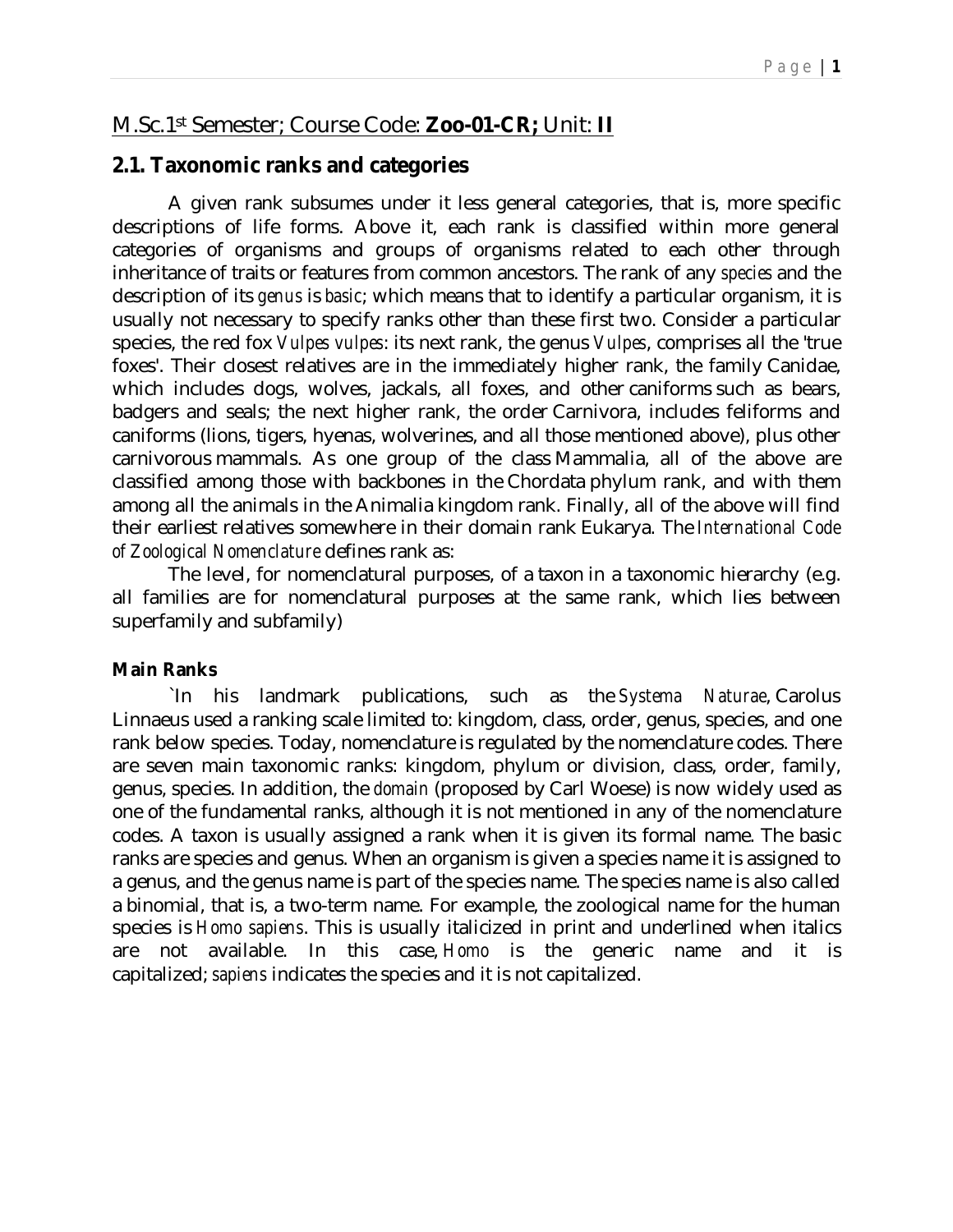| <b>Main Taxonomic Ranks</b> |          |                     |                      |  |  |  |
|-----------------------------|----------|---------------------|----------------------|--|--|--|
| Latin                       |          | English             |                      |  |  |  |
| Region                      |          | Domain              |                      |  |  |  |
| Regnum                      |          | Kingdom             |                      |  |  |  |
| phylum                      | Division | phylum (in Zoology) | division (in Botany) |  |  |  |
| Classis                     |          | Class               |                      |  |  |  |
| Ordo                        |          | Order               |                      |  |  |  |
| Familia                     |          | Family              |                      |  |  |  |
| Genus                       |          | Genus               |                      |  |  |  |
| <b>Species</b>              |          | <b>Species</b>      |                      |  |  |  |

## **Ranks in Zoology**

There are definitions of the following taxonomic ranks in the International Code of Zoological Nomenclature: superfamily, family, subfamily, tribe, subtribe, genus, subgenus, species, subspecies. The International Code of Zoological Nomenclature divides names into "family-group names", "genus-group names" and "species-group names". The Code explicitly mentions:

**Superfamily** *Family* Subfamily **Tribe** Subtribe

| Genus      |  |  |  |  |
|------------|--|--|--|--|
| Subgenus   |  |  |  |  |
| Species    |  |  |  |  |
| Subspecies |  |  |  |  |

The rules in the code apply to the ranks of superfamily to subspecies, and only to some extent to those above the rank of superfamily. In the "genus group" and "species group" no further ranks are allowed. Among Zoologists, additional terms such as *species group*, *species subgroup*, *species complex* and *superspecies* are sometimes used for convenience as extra, but unofficial, ranks between the subgenus and species levels in taxa with many species (e.g. the genus *Drosophila*). At higher ranks (family and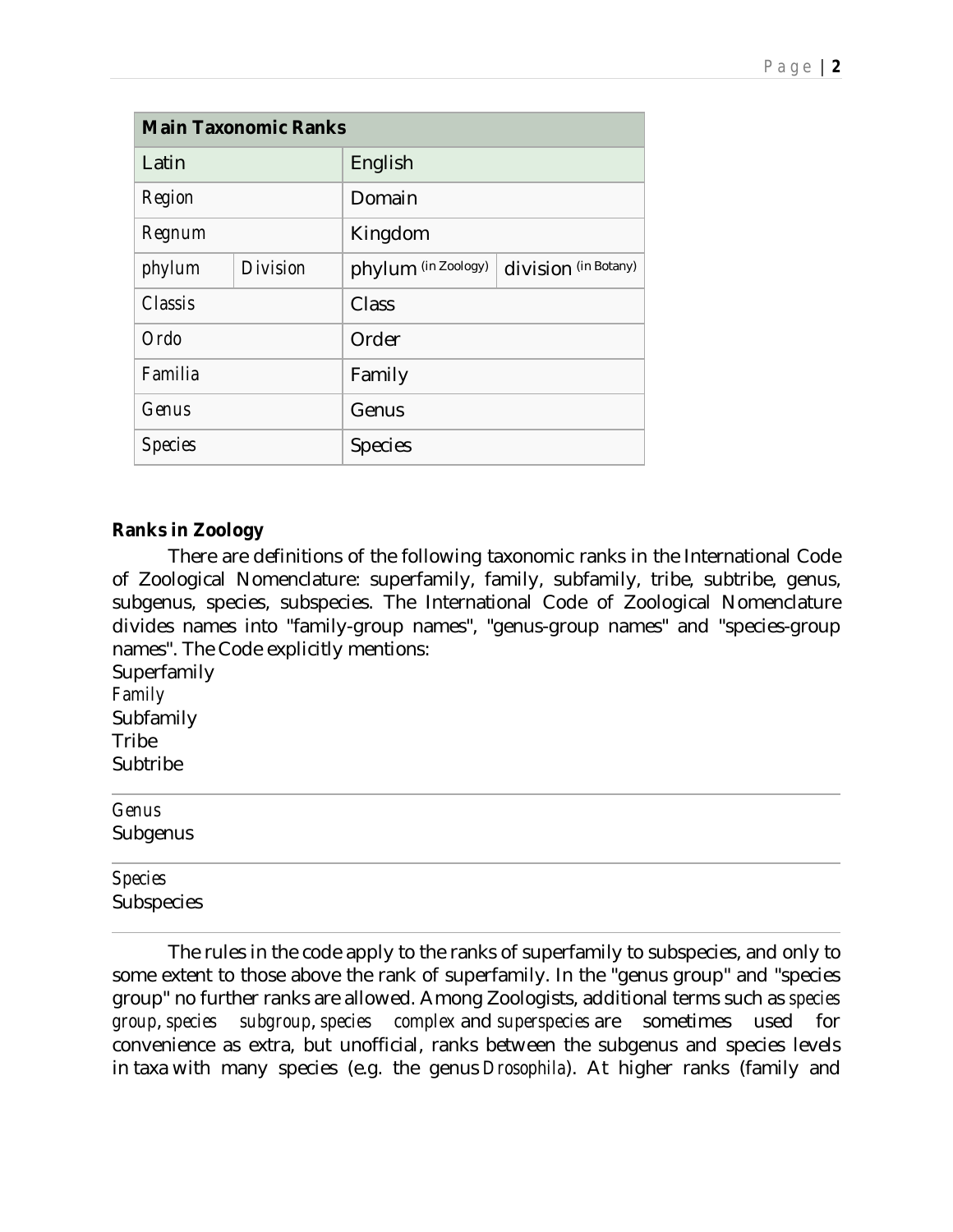above) a lower level may be denoted by adding the prefix "*infra*", meaning *lower*, to the rank. For example, *infra*order (below suborder) or *infra*family (below subfamily).

## **Names of Zoological Taxa**

- i) A taxon above the rank of species has a scientific name in one part (a uninominal name).
- ii) A species has a name composed of two parts (a binomial name or binomen): generic name + specific name; for example *Canis lupus*.
- iii) A subspecies has a name composed of three parts (a trinomial name or trinomen): generic name + specific name +subspecific name; for example *Canis lupus familiaris*. As there is only one possible rank below that of species, no connecting term to indicate rank is needed or used.

## **Ranks in botany**

According to Art 3.1 of the International Code of Nomenclature for algae, fungi, and plants (ICN) the most important ranks of taxa are: kingdom, division or phylum, class, order, family, genus, and species. According to Art 4.1 the secondary ranks of taxa are tribe, section, series, variety and form. There is an indeterminate number of ranks. The ICN explicitly mentions:

*primary ranks secondary ranks further ranks*

*kingdom* (*regnum*) *subregnum division* or **phylum** (*divisio*, *phylum*) *subdivisio* or *subphylum class* (*classis*) *subclassis order* (*ordo*) *subordo*

*family* (*familia*) *subfamilia* **tribe** (*tribus*) *subtribus genus* (*genus*) *subgenus* **section** (*sectio*) *subsection* **series** (*series*) *subseries species* (*species*)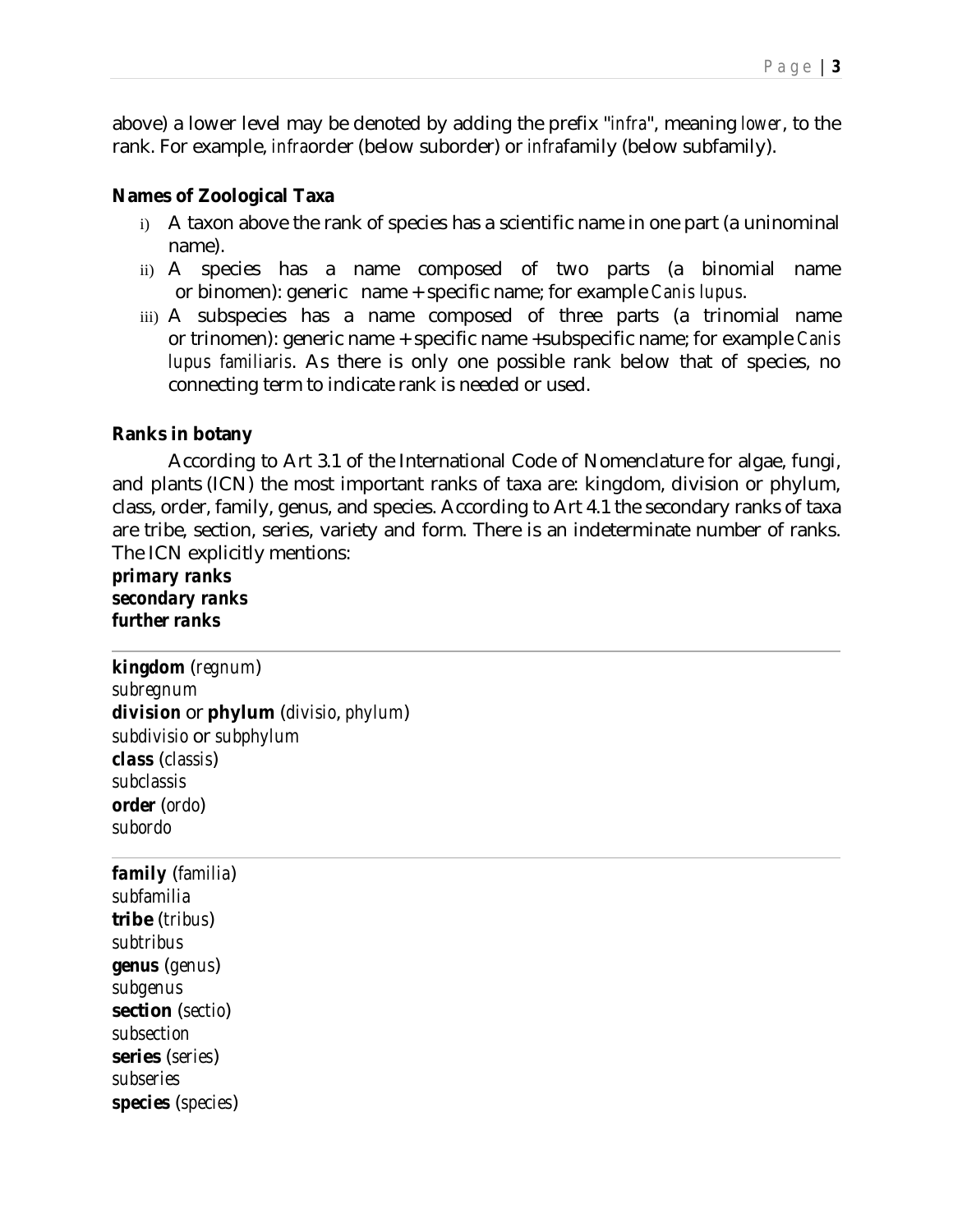*subspecies* **variety** (*varietas*) *subvarietas* **form** (*forma*) *subforma*

There are definitions of the following taxonomic categories in the Plants: cultivar, cultivar, grex. The rules in the ICN apply primarily to the ranks of family and below, and only to some extent to those above the rank of family. Also see descriptive botanical names.

#### **Names of botanical taxa**

Taxa at the rank of genus and above have a botanical name in one part (unitary name); those at the rank of species and above (but below genus) have a botanical name in two parts (binary name); all taxa below the rank of species have a botanical name in three parts (an infraspecific name). To indicate the rank of the infraspecific name, a "connecting term" is needed. Thus *Poa secunda* subsp. *juncifolia*, where "subsp." is an abbreviation for "subspecies", is the name of a subspecies of *Poa secunda*. Hybrids can be specified either by a "hybrid formula" that specifies the parentage, or may be given a name. For hybrids getting a hybrid name, the same ranks apply, prefixed with *notho* (Greek: 'bastard'), with nothogenus as the highest permitted rank.

#### **Outdated names for botanical ranks**

If a different term for the rank was used in an old publication, but the intention is clear, botanical nomenclature specifies certain substitutions:

- i) If names were "intended as names of orders, but published with their rank denoted by a term such as": "cohors" [Latin for "cohort"], "nixus", "alliance", or "Reihe" instead of "order" (Article 17.2), they are treated as names of orders.
- ii) "Family" is substituted for "order" (ordo) or "natural order" (ordo naturalis) under certain conditions where the modern meaning of "order" was not intended. (Article 18.2)
- iii) "Subfamily is substituted for "suborder" (subordo) under certain conditions where the modern meaning of "suborder" was not intended. (Article 19.2)

iv) In a publication prior to 1 January 1890, if only one infraspecific rank is used, it is considered to be that of variety. (Article 37.4) This commonly applies to publications that labelled infraspecific taxa with Greek letters,  $\alpha$ ,  $\beta$ ,  $\gamma$ , ...

#### **Examples:**

Classifications of five species follow: the fruit fly so familiar in genetics laboratories (*Drosophila melanogaster*), humans(*Homo sapiens*), the peas used by Gregor Mendel in his discovery of genetics (*Pisum sativum*), the "fly agaric" mushroom *Amanita muscaria*, and the bacterium *Escherichia coli*. The ranks of higher taxa, especially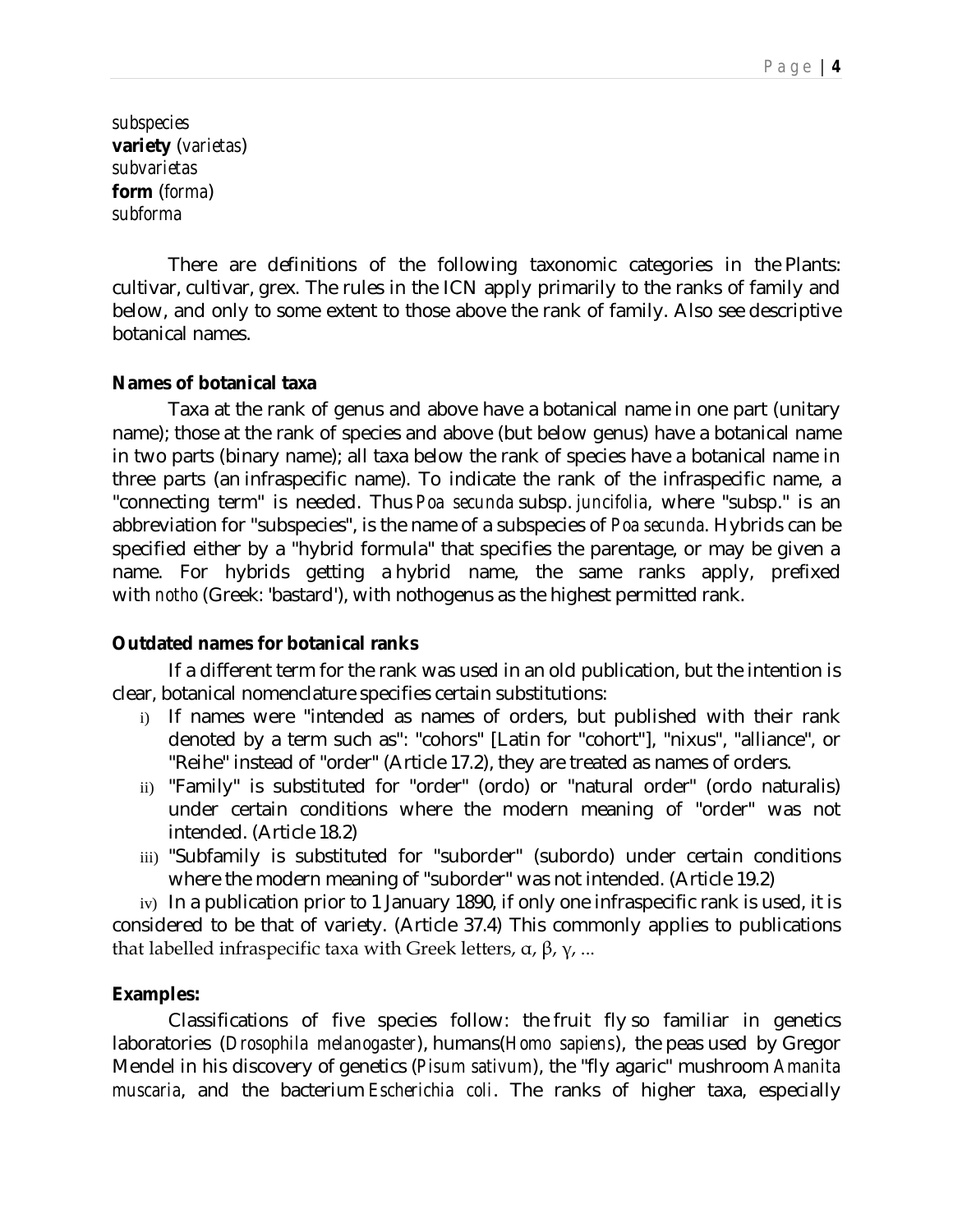intermediate ranks, are prone to revision as new information about relationships is discovered. For example, the flowering plants have been downgraded from a division (Magnoliophyta) to a subclass (Magnoliidae), and the superorder has become the rank that distinguishes the major groups of flowering plants.<sup>[6]</sup> The traditional classification of primates (class Mammalia—subclass Theria—infraclass Eutheria—order Primates) has been modified by new classifications such as McKenna and Bell (class Mammalia subclass Theriformes—infraclass Holotheria) with Theria and Eutheria assigned lower ranks between infraclass and the order Primates. See mammal classification for a discussion. These differences arise because there are only a small number of ranks available and a large number of branching points in the fossil record.

Within species further units may be recognised. Animals may be classified into subspecies (for example, *Homo sapiens sapiens*, modern humans) or morphs (for example *Corvus corax varius* morpha *leucophaeus*, the Pied Raven). Plants may be classified into subspecies (for example, *Pisum sativum* subsp. *sativum*, the garden pea) or varieties (for example, *Pisum sativum* var. *macrocarpon*, snow pea), with cultivated plants getting a cultivar name (for example, *Pisum sativum* var. *macrocarpon* 'Snowbird'). Bacteria may be classified by strains (for example *Escherichia coli*O157:H7, a strain that can cause food poisoning).

## **Terminations of names**

Taxa above the genus level are often given names based on the type genus, with a standard termination. The terminations used in forming these names depend on the kingdom (and sometimes the phylum and class) as set out in the table below. There is an indeterminate number of ranks, as a taxonomist may invent a new rank at will, at any time, if they feel this is necessary. In doing so, there are some restrictions, which will vary with the nomenclature code which applies. The following is an artificial synthesis, solely for purposes of demonstration of relative rank, from most general to most specific:

- **Domain** *or* **Empire** Subdomain (biology)
- **Hyperkingdom**
- **Superkingdom**
- **Kingdom**
- Subkingdom
- Infrakingdom
- Parvkingdom
- Superphylum (*or* Superdivision *in botany*)
- **Phylum** (*or* **Division** *in botany*)
- Subphylum (*or* Subdivision *in botany*)
- Infraphylum (*or* Infradivision *in botany*)
- Microphylum
- **Superclass**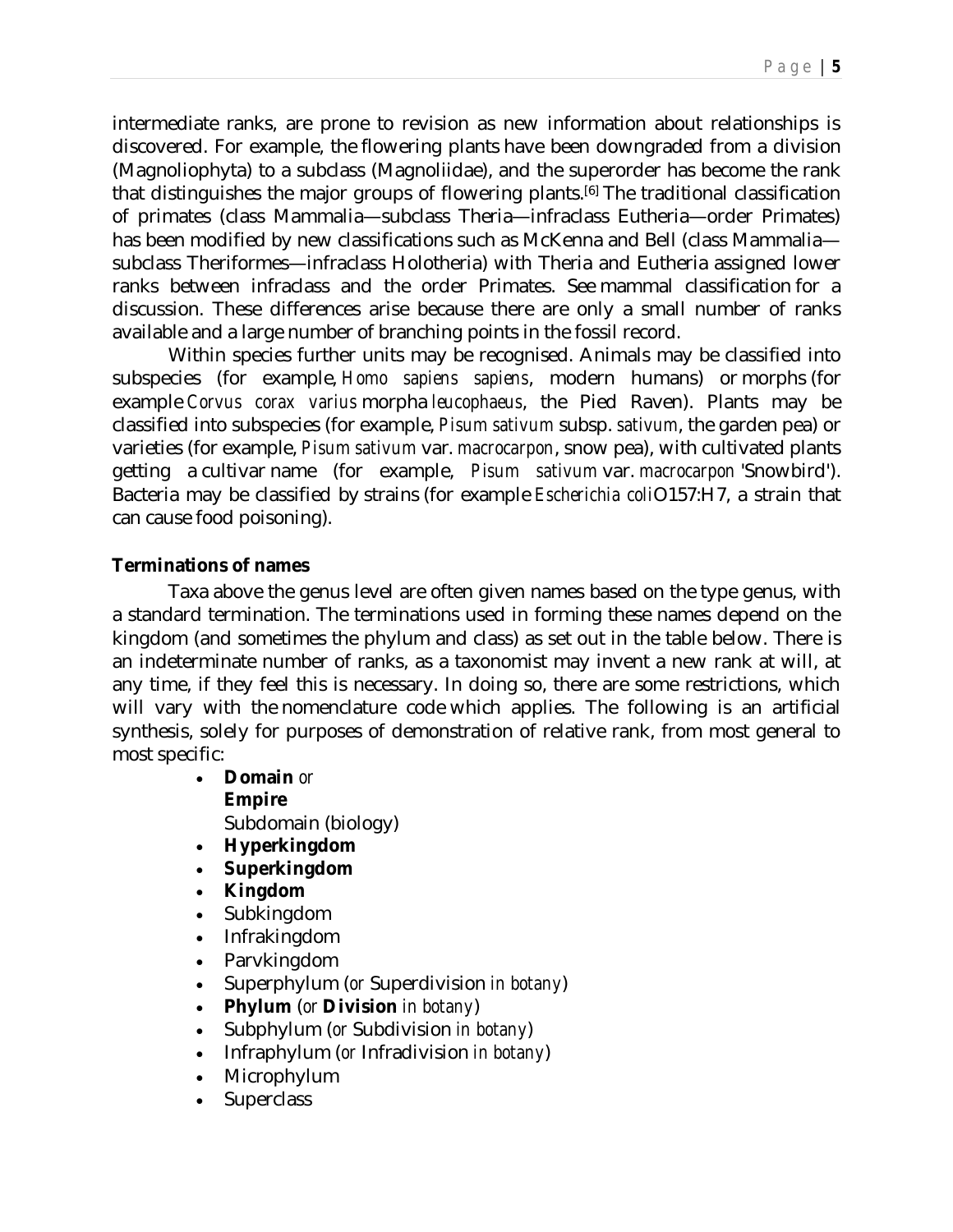- **Class**
- **Subclass**
- Infraclass
- Parvclass
- Superdivision (*zoology*)
- Division (*zoology*)
- Subdivision (*zoology*)
- Infradivision (*zoology*)
- Superlegion (*zoology*)
- Legion (*zoology*)
- Sublegion (*zoology*)
- Infralegion (*zoology*)
- Supercohort (*zoology*)
- Cohort (*zoology*)
- Subcohort (*zoology*)
- Infracohort (*zoology*)
- Gigaorder (*zoology*)
- Magnorder *or* Megaorder (*zoology*)
- Grandorder *or* Capaxorder (*zoology*)
- Mirorder *or* Hyperorder (*zoology*)
- Superorder
- Series (*for fish*)
- **Order**
- Parvorder (*position in some zoological classifications*)
- Nanorder (*zoology*)
- Hypoorder (*zoology*)
- Minorder (*zoology*)
- Suborder
- Infraorder
- Parvorder (*usual position*) *or* Microorder (*zoology*)
- Section (*zoology*)
- Subsection (*zoology*)
- Gigafamily (*zoology*)
- Megafamily (*zoology*)
- Grandfamily (*zoology*)
- Hyperfamily (*zoology*)
- Superfamily
- Epifamily (*zoology*)
- Series (*for Lepidoptera*)
- Group (*for Lepidoptera*)
- **Family**
- Subfamily
- Infrafamily